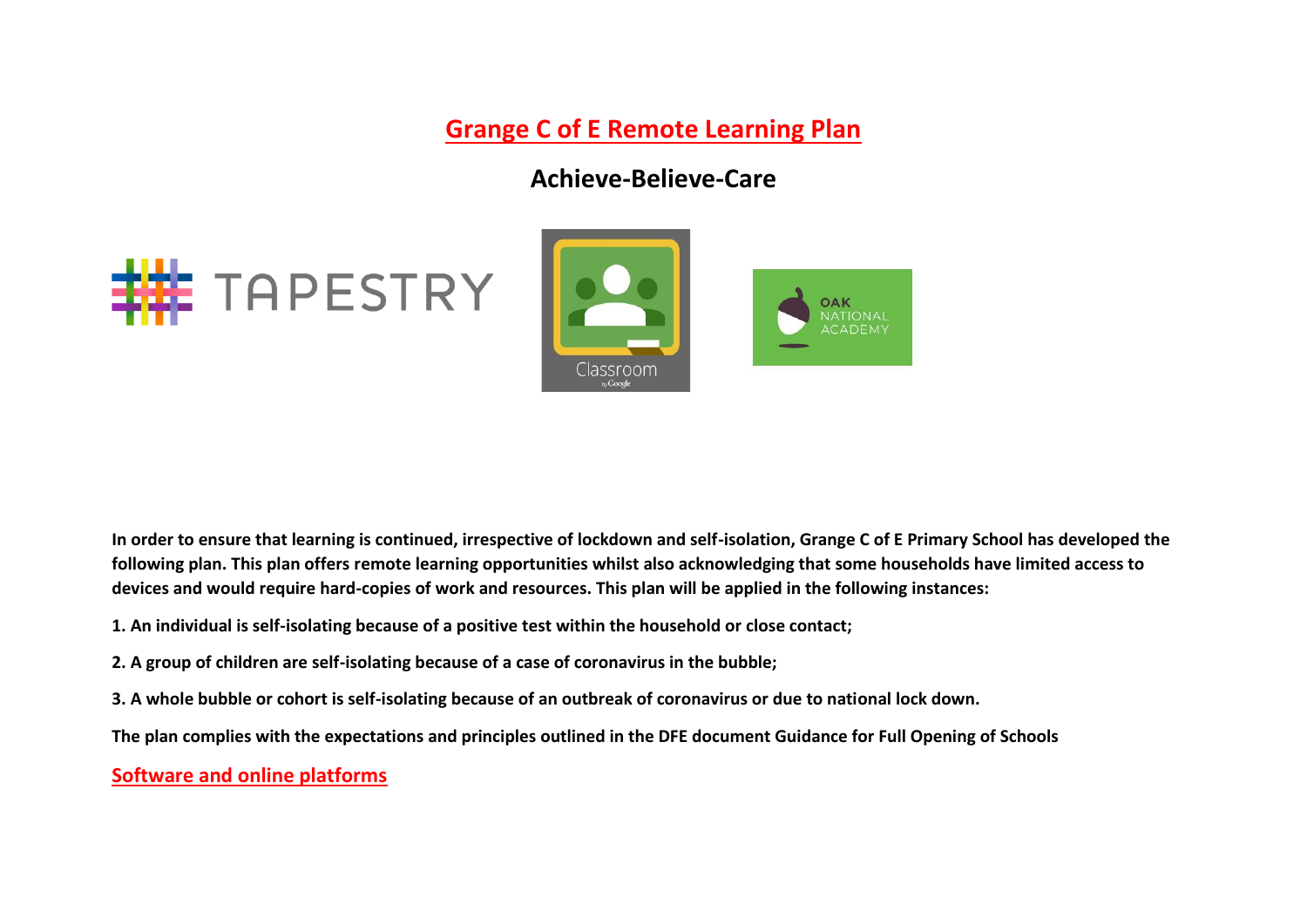#### **How will my child access any online remote education you are providing?**

- Tapestry for Nursery and Reception Classes
- Google classroom for KS1 and KS2 (Y1-Y6)

Teachers will set appropriate work in-line with our current curriculum, primarily supplemented by a range of resources provided by White Rose Maths and Oak Academy (depending on age and stage of learning).

Children will remain in contact with their Class teacher through Google Classroom or Tapestry (to share successes and communications).

Oak Academy has been selected to support remote learning for a number of reasons. The Oak Academy lessons are in-line with our teaching ethos – they encourage the use of retrieval practice, explicit teaching with high quality modelling, and the use of deliberate practice. The online lessons are free to all and offer a recorded taught session so that the children can access physical teaching from a teacher and then access work relating to that lesson within the same website. There are also hundreds of lessons specifically aimed at children with SEND needs and requiring additional support. Class teachers are to use the lessons in the classroom, so children are familiar with the platform.

Phonics lesson/ resources including pre-recorded lessons will be used to support children in learning and apply new sounds in Letters and Sounds. These resources will be matched to the stage in the programme and learning.

White Rose Maths resources will be used as they are matched to our current maths curriculum model. Children are very used to seeing these resources.

TT Rockstars and Spelling Shed/Maths Shed will all be utilised to support the acquisition and retention of basic core skills.

Google Classroom will support school in offering online learning with the opportunity for the children to communicate with their teacher and gain further instruction as required through the stream and personal comments feature. For our early years pupils this will be through Tapestry with parents providing a commentary on the observations uploaded.

The class email will remain in use as the communication element for parents as this has already proved to be invaluable.

Twitter will offer the chance for teachers to celebrate children's work and maintain our school community.

#### **In the event of any form of isolation and loss of learning caused by Coronavirus, parents must understand that engagement in home learning is strongly encouraged. However, if children themselves are too ill to attend then they should not be expected to engage in home learning.**

In preparation for home learning parents and children will receive logins and passwords for the following platforms: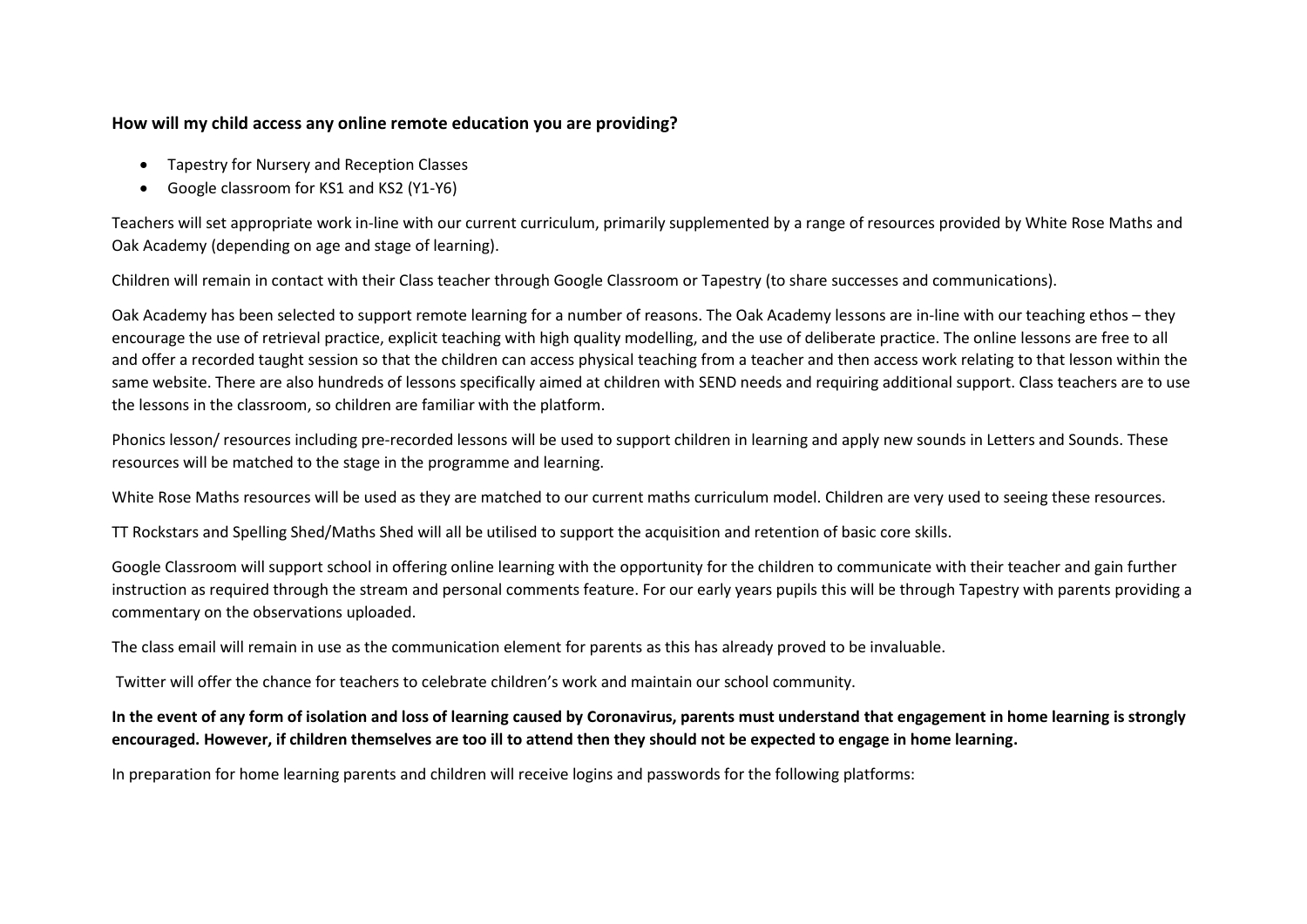- Google classroom (Y1-Y6)
- Tapestry (N and R)
- TT Rockstars (Y2-Y6)
- Spelling/Maths Shed (Y1-Y6)

#### **If my child does not have digital or online access at home, how will you support them to access remote education?**

We recognise that some pupils may not have suitable online access at home. We take the following approaches to support those pupils to access remote education:

- We will send out a form to identify where this is a problem for parents and, where we can, we will try to source a device if there is no access to one at home.
- Where this is not possible, or you do not have internet access we will provide work in another format.
- Work can be submitted by post or by leaving it at the school office entrance for the staff to collect if you are unable to upload work.

## **Remote Learning**

The initial response to any isolation will be to provide children with home learning materials. In the case of whole cohort isolation, resources will be uploaded to Tapestry or Google Classroom and any children who require it will have packs provided (parents will email or call school to request this). All children will have access to an exercise book at home (can be collected from school entrance or delivered if not able to go out) ready for them to record in and to ensure that the physical process of writing still takes place at home.

A pupil's first day or two of being educated remotely might look different from our standard approach, while we take all necessary actions to prepare for a longer period of remote teaching.

Where individual pupils need to self-isolate, but most of their peer group remains in school, how remote education is provided will likely differ from the approach for whole groups.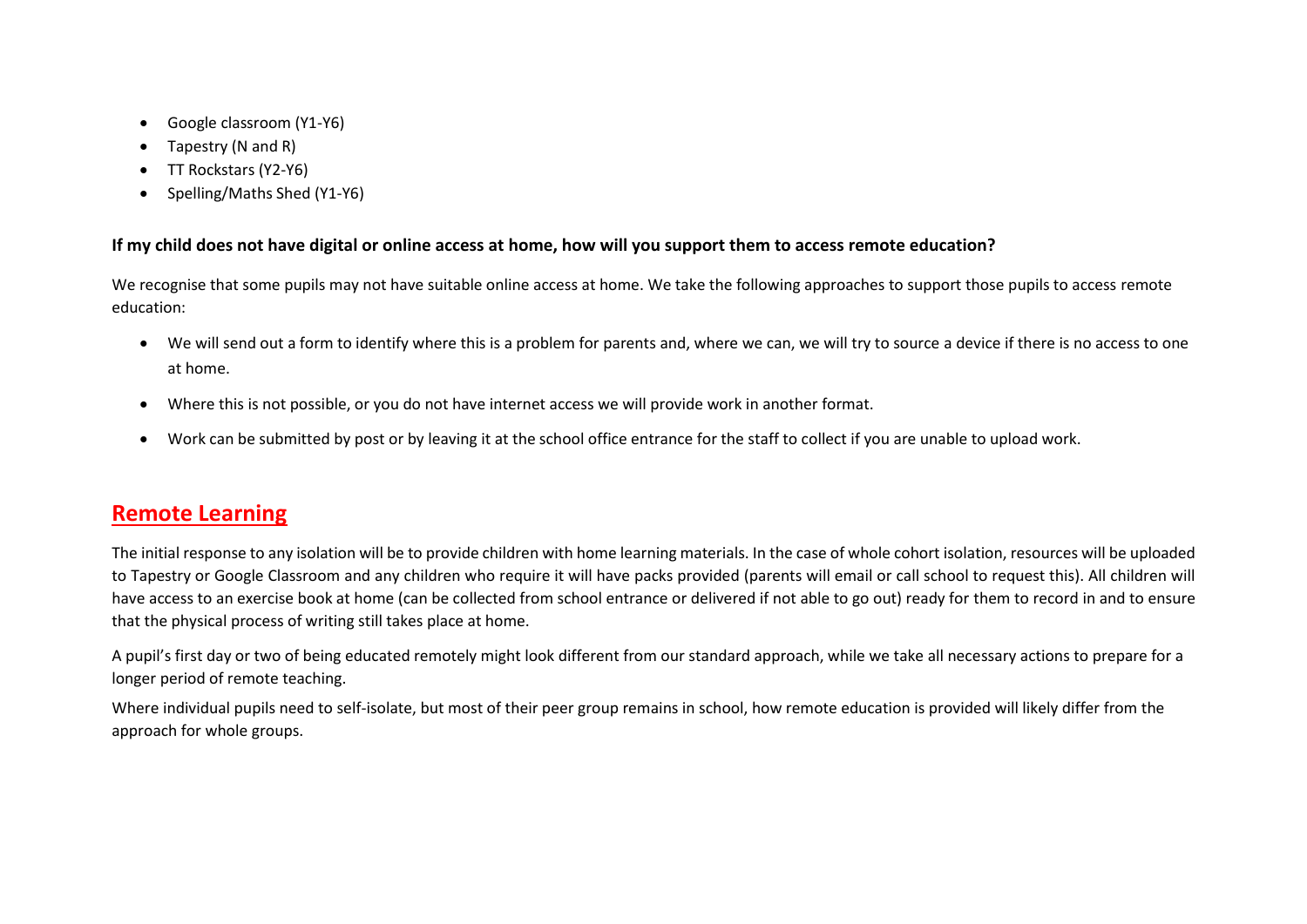| Individual pupil or small group needs to isolate for any reason in line with national guidance |                                                                                                |  |
|------------------------------------------------------------------------------------------------|------------------------------------------------------------------------------------------------|--|
| <b>Ongoing Support</b>                                                                         | <b>Safeguarding /SEND</b>                                                                      |  |
| If your child is absent because they are awaiting test results, your                           | If a child does not engage, the office will call/email the parents to discuss                  |  |
| household is required to self-isolate, and the rest of their school bubble are                 | obstacles and support; the class teacher or headteacher will contact them                      |  |
| attending school and being taught as normal, we would like you to look at                      | to give advice.                                                                                |  |
| Tapestry (N/R) or Google Classroom (Y1-Y6) for the home learning                               |                                                                                                |  |
| activities. These will be linked to topics studied and activities covered in                   | For any child that is vulnerable, the Headteacher will ensure that                             |  |
| class. There may be links to lessons from Oak academy that link to what is                     | appropriate agencies are notified and arrange for regular safe and well                        |  |
| being taught in school to the rest of the children.                                            | checks via a phone call from the Headteacher or nominated staff member -<br>class teacher/T.A. |  |
| Children are encouraged to post their learning online for their teacher.                       |                                                                                                |  |
|                                                                                                | In the case of a safeguarding need the Headteacher or the deputy                               |  |
| You can use the exercise book we will provide if required and take a                           | Designated Safeguarding Lead (DSL) will contact the parents.                                   |  |
| photograph where possible to upload. Teachers will respond if they can                         |                                                                                                |  |
| (please be mindful they are teaching full time in school).                                     |                                                                                                |  |
|                                                                                                |                                                                                                |  |
| Initially, as their absence will be at short notice, they will be given                        |                                                                                                |  |
| appropriate work that is related to the year group objectives.                                 |                                                                                                |  |
| This might be:                                                                                 |                                                                                                |  |
| Comprehension work for reading                                                                 |                                                                                                |  |
|                                                                                                |                                                                                                |  |
| Spelling and grammar work                                                                      |                                                                                                |  |
| Maths work from White Rose maths                                                               |                                                                                                |  |
|                                                                                                |                                                                                                |  |
|                                                                                                |                                                                                                |  |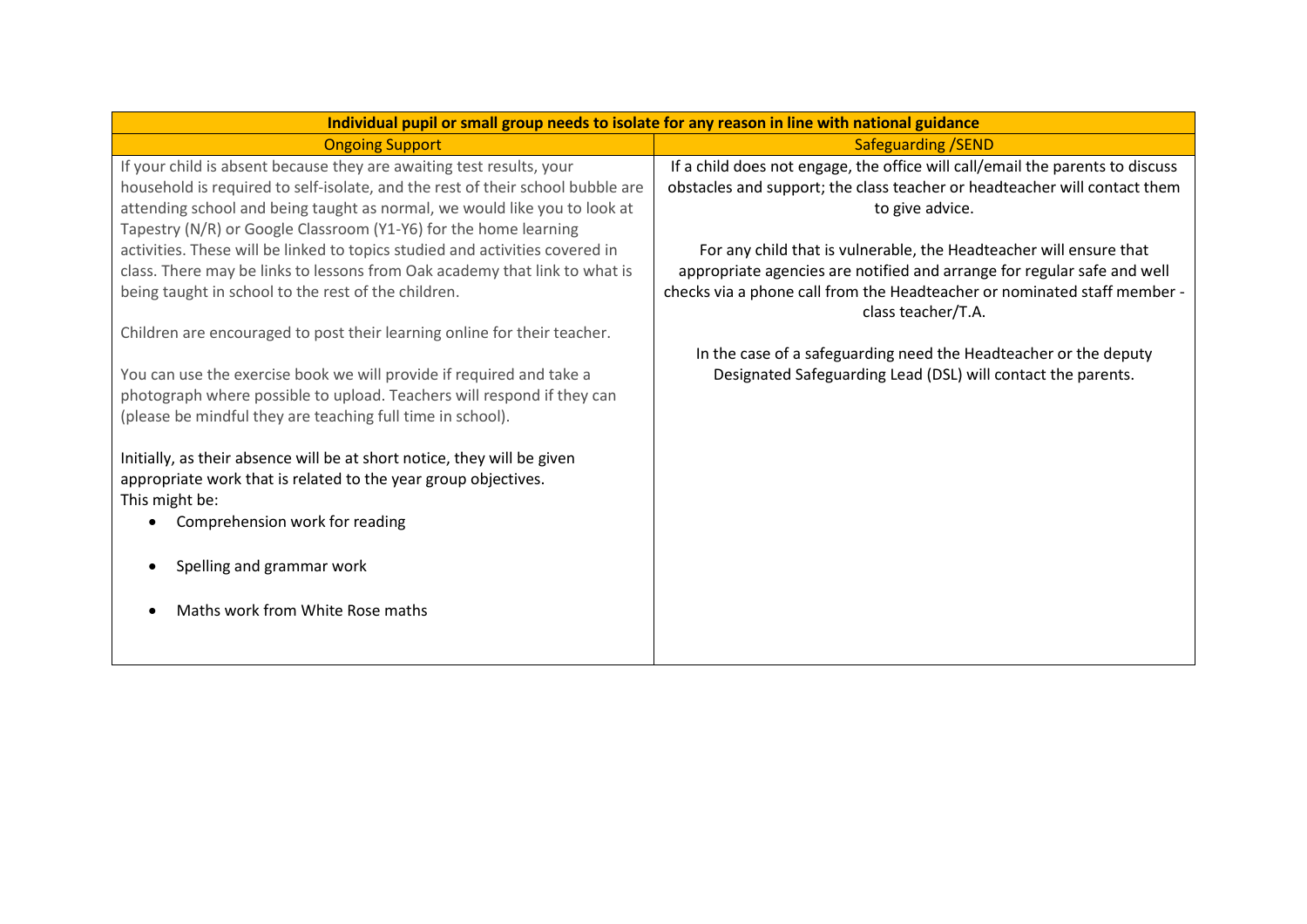| A class or cohort of children are self-isolating because of a case of coronavirus in their bubble or national lockdown                                                                                                                                                             |                                                                                                                                                                                                                                                                                              |
|------------------------------------------------------------------------------------------------------------------------------------------------------------------------------------------------------------------------------------------------------------------------------------|----------------------------------------------------------------------------------------------------------------------------------------------------------------------------------------------------------------------------------------------------------------------------------------------|
| <b>Ongoing support</b>                                                                                                                                                                                                                                                             |                                                                                                                                                                                                                                                                                              |
| If the whole bubble or class is isolating, this will include the class teacher and<br>unless they are ill, they will set work from home for the children which will<br>include:                                                                                                    | If any child is vulnerable in any way, the Headteacher/DSL will ensure that<br>appropriate agencies are notified and arrange for regular safe and well<br>checks via a phone call from the Headteacher/DSL as above.<br>Those not engaging with home learning will be contacted by email and |
| Set assignments so that pupils have work each day.<br>Deliver a planned, coherent and well-sequenced curriculum<br>$\bullet$<br>Provide daily maths and English lessons<br>$\bullet$<br>Provide specific work for phonics and/or spelling and grammar (age                         | then by phone call from the class teacher to discuss the obstacles and<br>support.                                                                                                                                                                                                           |
| dependant)-this may be online.<br>Provide a lesson for another curriculum subject each day in line with<br>$\bullet$<br>the normal school timetable and government guidance re hours of<br>learning.                                                                               | Where children would normally receive additional support from SEND<br>agencies, the SENDCO will make arrangements for those to continue via<br>Teams as long as the agencies can engage in this way.                                                                                         |
| Include physical activity such as signposting to work outs, yoga in<br>$\bullet$<br>place of school P.E. and break times etc.<br>Provide clear explanations of new content through high-quality<br>$\bullet$<br>curriculum resources, including through educational videos.        |                                                                                                                                                                                                                                                                                              |
| Provide introductory videos for the work for the day or specific<br>$\bullet$<br>lessons as appropriate.<br>Assess progress by using questions and other suitable tasks e.g. quiz<br>$\bullet$<br>or comprehension type activity plus give feedback online using the<br>platforms. |                                                                                                                                                                                                                                                                                              |
| Where possible (as in lockdown they may be in school teaching<br>children plus providing remote learning) organise 'live meets' to<br>deliver story times, check on pupil's well-being and answer general<br>questions about the work set.                                         |                                                                                                                                                                                                                                                                                              |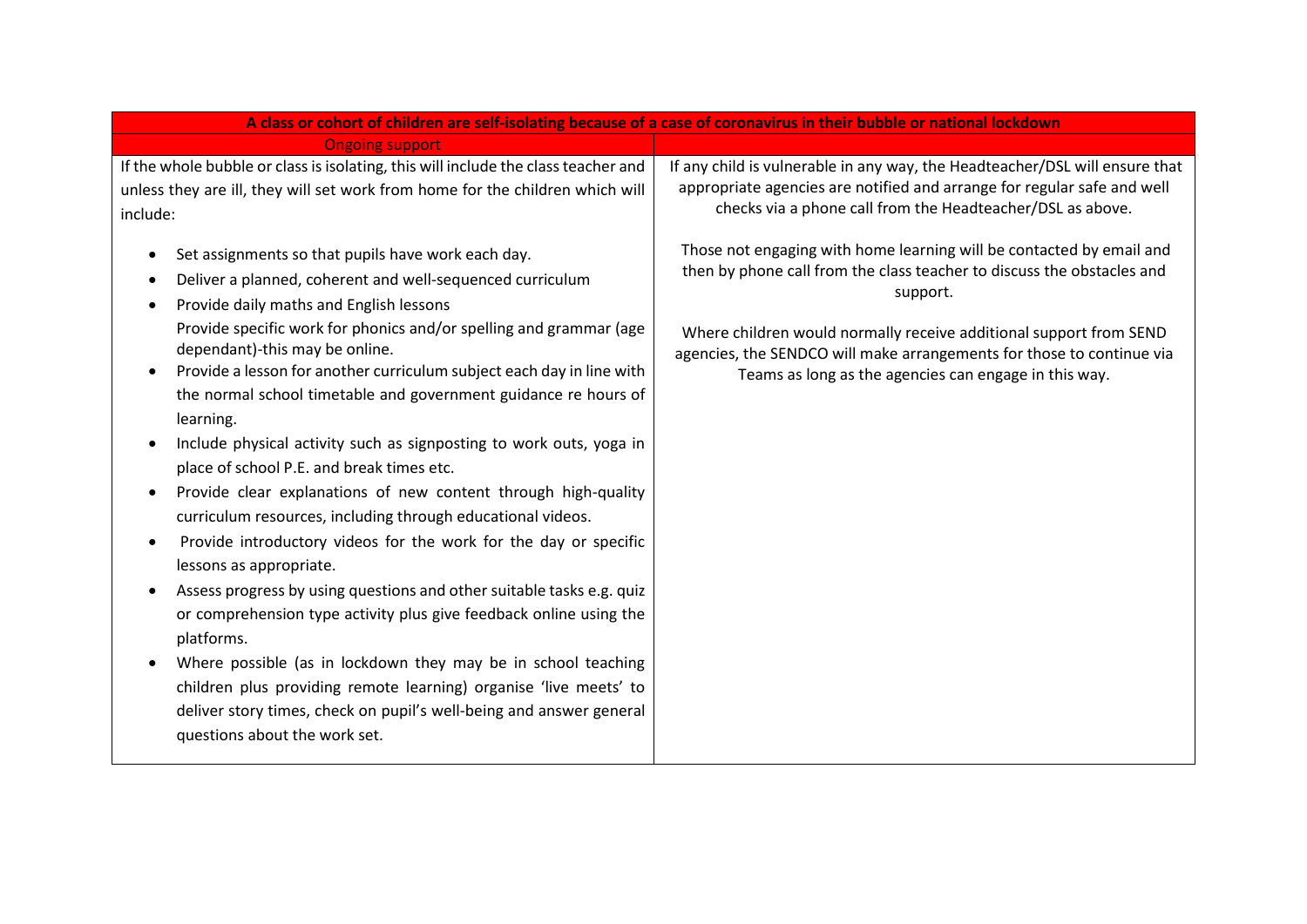#### **What should my child expect from immediate remote education in the first day or two of pupils being sent home?**

Initial learning tasks will be uploaded to the learning platforms or provided in paper form for those that require it.

Your child can also access online sites that they already have password for and have been using for homework such as TT Rockstars and Spelling Shed.

Reading daily is also important and access to Oxford Owls is recommended.

Parents can use the BBC Bitesize resource both online and on TV to support any learning.

## **Following the first few days of remote education when a whole bubble or school in lockdown is isolating, will my child be taught broadly the same curriculum as they would if they were in school?**

We will be teaching the same curriculum remotely as we do in school wherever possible and appropriate. However, we may have needed to make some adaptations in some subjects. For example, P.E. at home would be different from school possibly, as you may prefer to go out for a walk or do an online exercise class such as yoga or Joe Wicks.

#### Please note:

If your child attends school, then they will do the same lessons that have been uploaded for remote learning for those not in school that day. You do not need to do the remote learning when they get home.

#### **Marking and feedback during a bubble closure or whole school lockdown**

Feedback can take many forms and may not always mean extensive written comments for individual children. For example, whole-class feedback or quizzes marked automatically via digital platforms are also valid and effective methods, amongst many others. All work submitted will be marked by the teacher on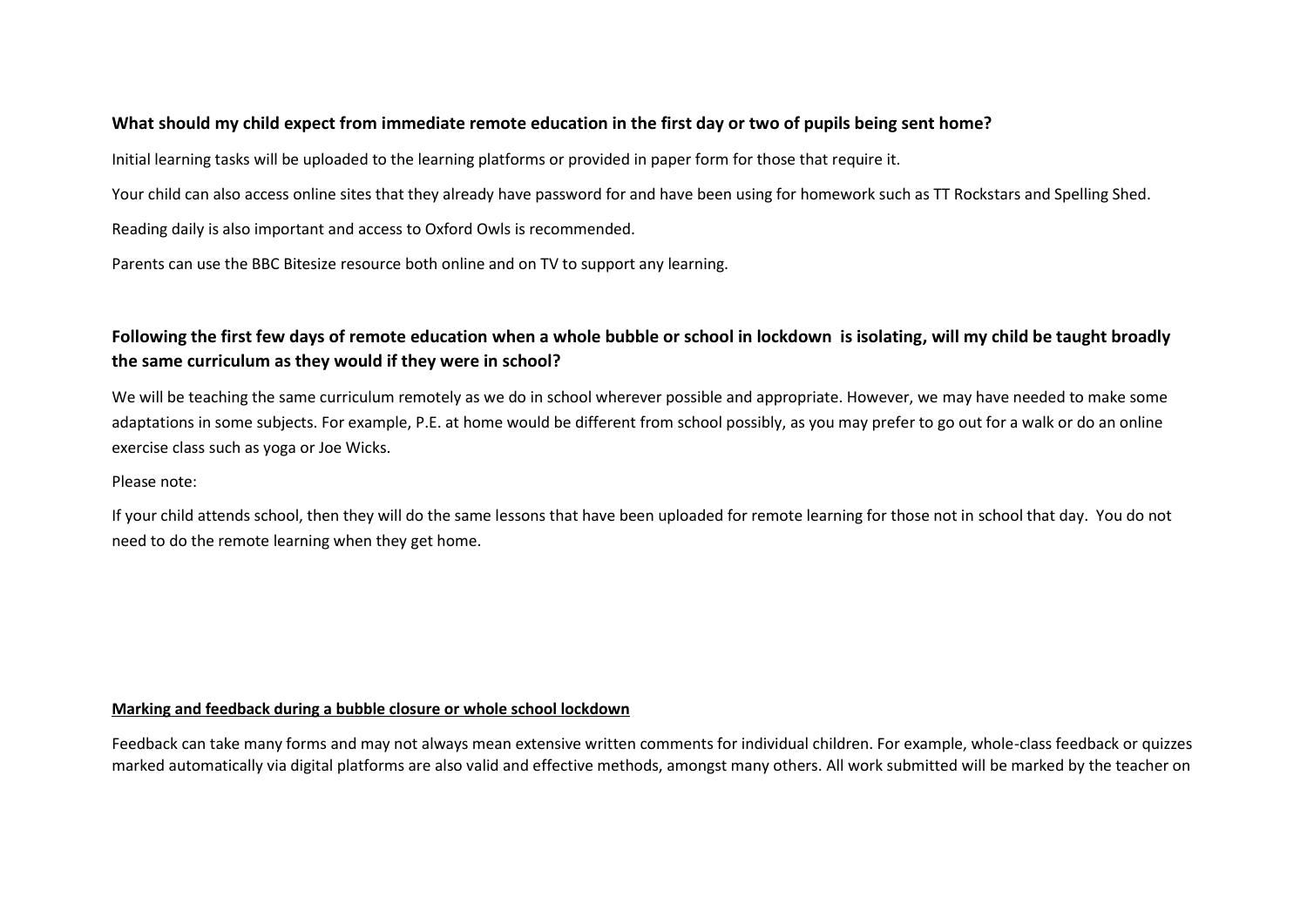google classroom or via Tapestry (this means the work may be responded to at the end of the day due to timings and teachers teaching those in school and recording introductions to lessons). Our approach to feeding back on pupil work is as follows:

- Returned work on 'Google Classroom'-this means that it has been seen and the teacher is happy with the work. Please post it in the assignment section on 'google classroom' not in the stream.
- Comments on 'Google Classroom' or Tapestry returned directly to your child/you or about the work seen or the image uploaded.
- Self-marked worksheets or quizzes which give instant feedback.
- Whole class feedback about a piece of work on a shared stream.
- Specific comments on the work may be given indicating where things have been done well, could be improved, extended or altered. These will come through the same online platforms used to submit work but will be private to your child/you. When you upload work please don't use the 'stream' otherwise we will not be able to give feedback specifically for your child as everyone can see this.

If you have any concerns about your child's access to the home learning or queries for the teacher during a period of isolation, please email the teacher on the class email-the address will be sent out to you or contact the office at joanne@grange.cumbria.sch.uk and the email will be forwarded if marked for the attention of the class teacher.

It is important that your child continues to learn during this pandemic and your support with these bubble closure plans is greatly appreciated.

## **Additional support for pupils with particular needs**

#### **How will you work with me to help my child who needs additional support from adults at home to access remote education?**

We recognise that some pupils, for example some pupils with special educational needs and disabilities (SEND), may not be able to access remote education without support from adults at home. We acknowledge the difficulties this may place on families, and we will work with parents and carers to support those pupils in the following ways: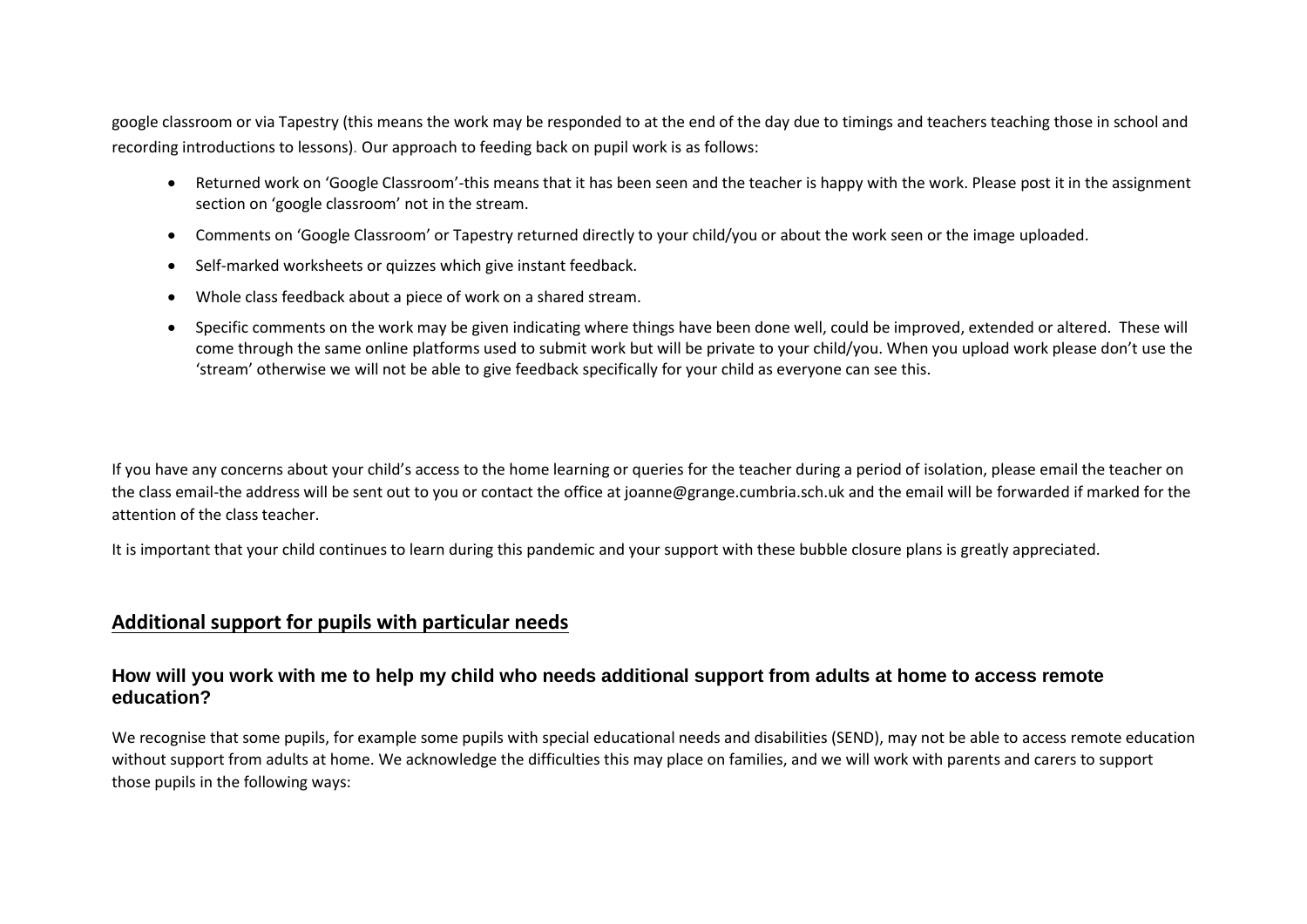- Contact parents/carers directly find out if tasks need adapting for home learning.
- Provide support with additional resources and support for wellbeing through suggesting ways to adapt the tasks.
- Where possible provide recorded sessions for home learning or be part of a live meet.
- Maintain contact remotely with agencies involved with your child and hold meetings where possible online.

### **What are your expectations for my child's engagement and the support that we as parents and carers should provide at home?**

We of course understand that it is challenging having children at home. Activities will be posted daily but you can complete them at your own pace if you are not able to do them all on the day for some reason.

- We expect all children in school (R-Y6) to engage with the learning each day as if they were attending school.
- As last lockdown, it would be good to set a timetable for your child, so that they know what they have to do each day and when they will have exercise and breaks etc. This might look like maths and English in the morning and a topic-based piece of work in the afternoon, with reading and spelling and TT Rockstars or Maths Shed practice either, included in these sessions at KS1 or outside of these sessions for KS2. The class teacher will provide a simple timetable of activities.
- The class teacher will include a timetable for the week so that you know what is expected.

## **How long can I expect work set by the school to take my child each day?**

We expect that remote education (including remote teaching and independent work) will take pupils broadly the following number of hours each day:

| Reception class | Key curriculum areas will be covered such as<br>phonics and maths and play based learning. |
|-----------------|--------------------------------------------------------------------------------------------|
| Key Stage 1     | 3 hours                                                                                    |